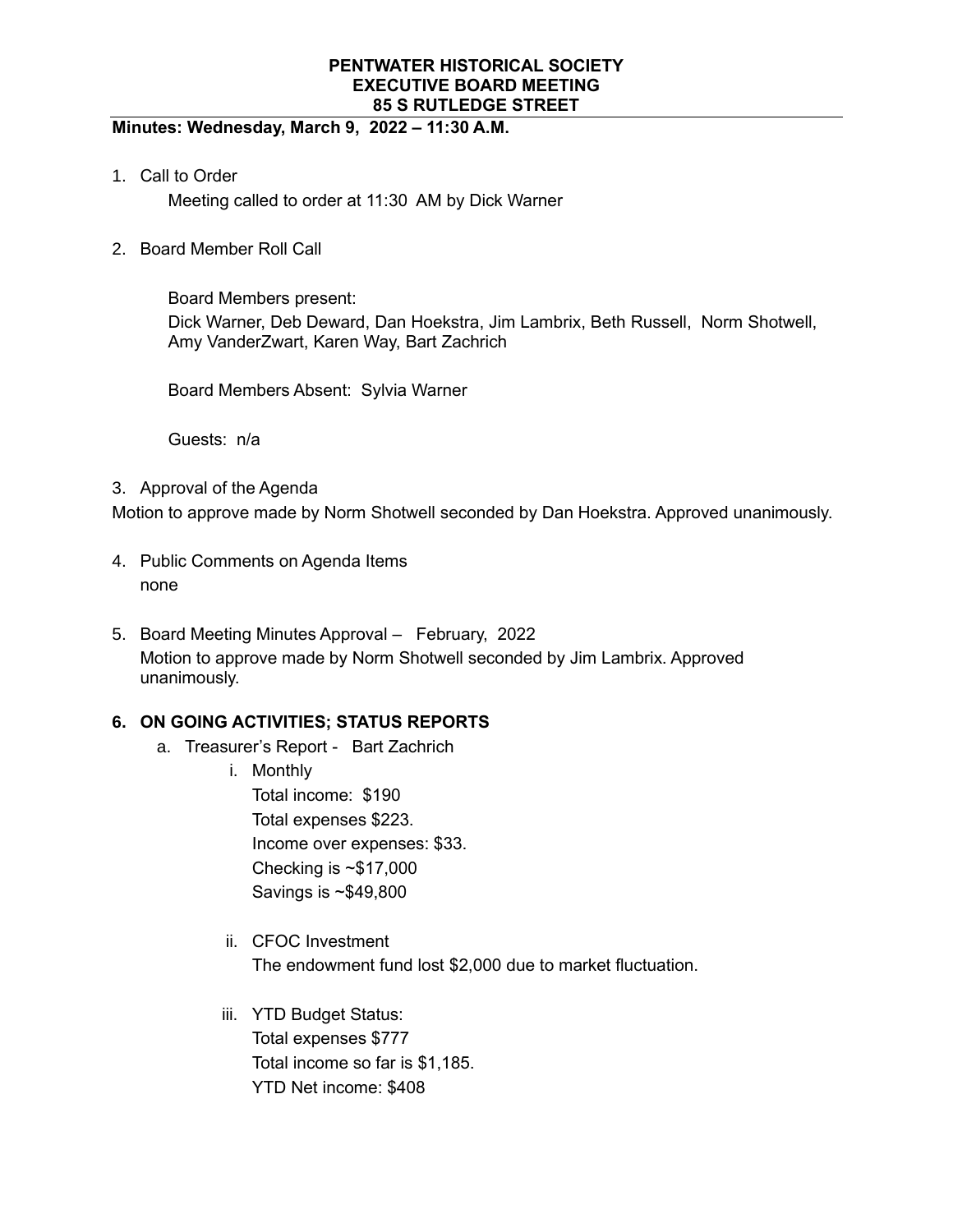Some discussion occurred around whether or not the trailer is insured. It was noted that the trailer is insured, but if it causes damage to another vehicle, while being towed, the insurance of the tow vehicle would be liable for damage. Dick W suggested that we investigate a rider for the trailer so that the museum can cover the cost of insuring liability for the trailer.

Bart Z offered to go back to the insurance agent to see if it's possible to get a rider so that we can cover the cost of the insurance in case the trailer causes damage while being towed by a vehicle.

Norm S pointed out that the trailer will not be towed very often. He suggested that we simply warn the driver of any tow vehicle that their insurance will have to cover the costs if in an accident with the trailer.

This was agreed upon by the board members.

No further discussion of this issue.

iv. Supplemental Budget

No changes or activity against this budget.

Motion to approve the financial reports as submitted made by Beth R, seconded by Norm S. Approved unanimously.

b. Membership - Dick Warner

One new member in February

c. Museum Activities - Dick Warner

Museum hours listed on the website are incorrect. Amy requested that Dick sends the corrections to Amy V. He noted that we open in June. Hours are Tue-Sat 1-4. September 1 we go toThu-Sat 1-4.

Opening day is the first day in June that fits the Tue-Sat schedule. In 2022 that will be Wednesday, June 1.

Liquidating some of the assets we have: includes some beautiful paintings from Renee, and from Reser. There may be some other items that will never make the top floor of the museum. Dick will work with Dan to determine which items could be liquidated and will come back to the board with a proposal.

**Action item: Dick Warner and Dan Hoekstra** – In April, after Dicks' return to Pentwater, will work together to determine which items could be liquidated and come back to the board with a proposal.

d. 2022 Events Planning - Debbie Deward

The original speaker for the Spring Dinner had to cancel. Deb has engaged a new speaker, Lee Murdoch, who sings songs and tells stories of the Great Lakes. Cost for this entertainment is \$300.

Caterer (Kristi Pour House) has already warned that prices will be higher this year. Dick suggested that we might need to go from \$20 per ticket to \$25 per ticket. We will wait to get the final pricing before making a final determination about the price of the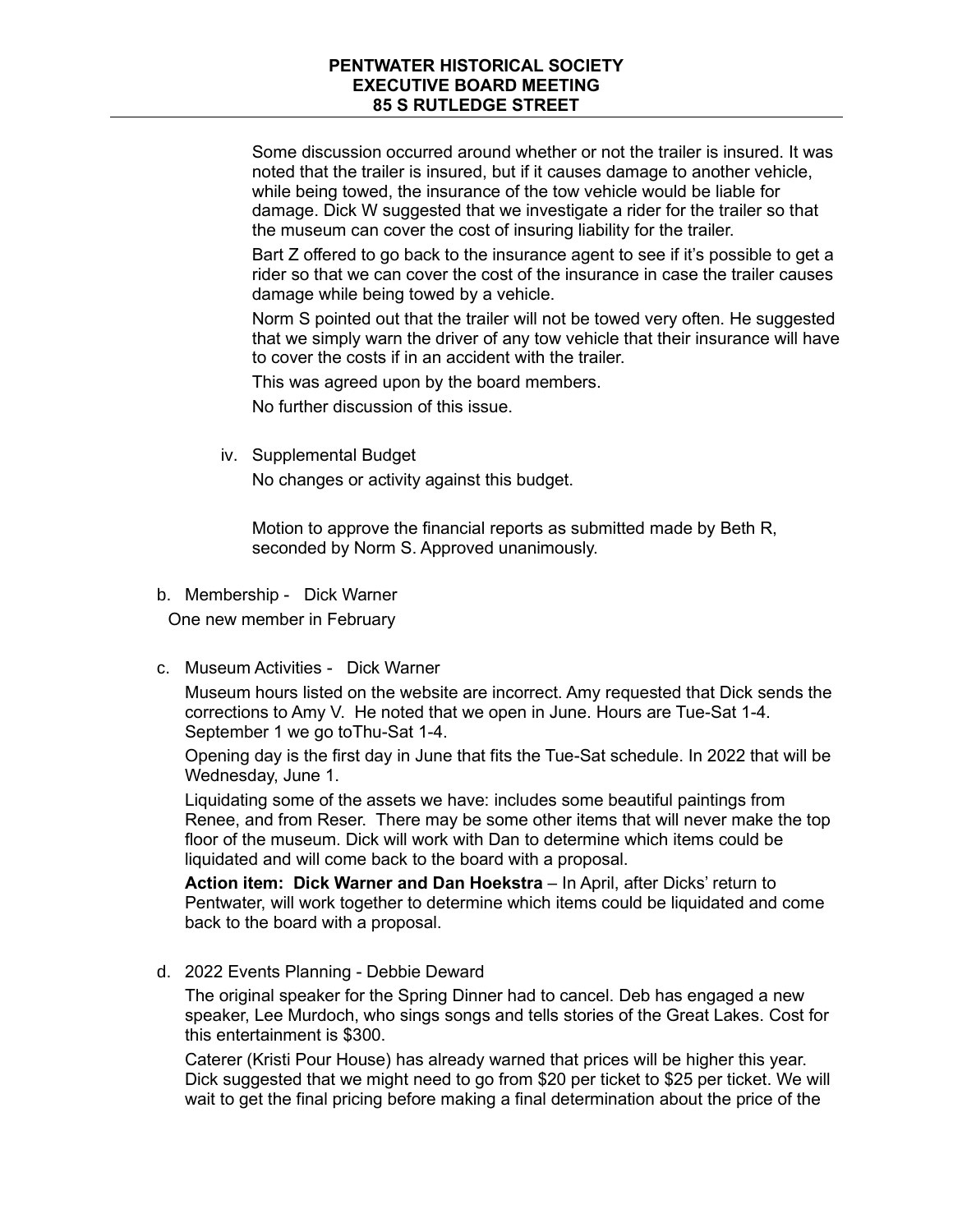tickets for the spring dinner. This decision will be made after the final price is determine for the catering costs. Caterer will provide meatball appetizers, veggies, and cheese and crackers as appetizers as well as the entrée.

Deb noted that she could also get souvenir pens at a cost of \$0.69 per pen. With three lines of printing and a stylus tip. For the cost of about \$140 she could get 200 pens. These would note the  $40<sup>th</sup>$  anniversary of the historical society. Deb confirmed with other board members that the PHS was chartered in November 1982. Charter members date back to 1983.

There was additional discussion of the cost of the dinners, especially in consideration of the fact that we are expecting to offer dinner to the charter members and spouses at cost.

Text on the pens will say "Pentwater Historical Society," "40<sup>th</sup> Anniversary," "1982-2022". These will be given out at the summer dinner.

The summer dinner will also have pictures of past presidents. Norm S asked if we could have names of all charter members on the placemats also.

Dan Hoekstra asked if we could also put the website on these pens. Deb will consolidate lines 2 and three so the third line can be the website.

Dan Hoekstra made a motion to approve the purchase of the pens for \$138. Jim Lambrix seconded the motion. Approved unanimously.

Dick Warner made a motion to increase the price of the spring dinner from \$20 to \$25. Seconded by Jim Lambrix. Approved unanimously.

- e. Marketing Plan 2022 Review Jim Lambrix
	- i. Marketing thrust Calling on businesses will begin when Jim L returns to Michigan. The ad in the PTW has not yet been written, but it could be worded to request identification of charter members. We could use one ad for the first 4 weeks of the summer, and a different ad for the remainder of the summer.
	- ii. Did we order a new sign last year? Not yet. Our sign was stolen sometime during the last summer. Jim will order a new sign. It will probably cost about \$300.

Another suggestion was that a new sign might be helpful on the museum property. The current sign must have hours taped over when we go from summer hours to fall hours.

Deb D. also suggested a sign that we can put out front, and it might even be visible from pedestrians as far away as the post office. Dan H asked if we are looking for a tall flag. Deb confirmed that she is talking about a very large OPEN sign.

The sign on the steps is also showing wear. Dan H. will check on this signage as well.

iii. Cemetery Clean up: how to sign up

They have a date scheduled to do the cemetery cleanup. As they know more about what will happen during the cleanup day they will forward us that information. May 14 is the date, with time to be determined. The township is thinking of having a signup information on their Facebook page.

Karen W asked what this entails…. It's mainly about getting mold off of headstones.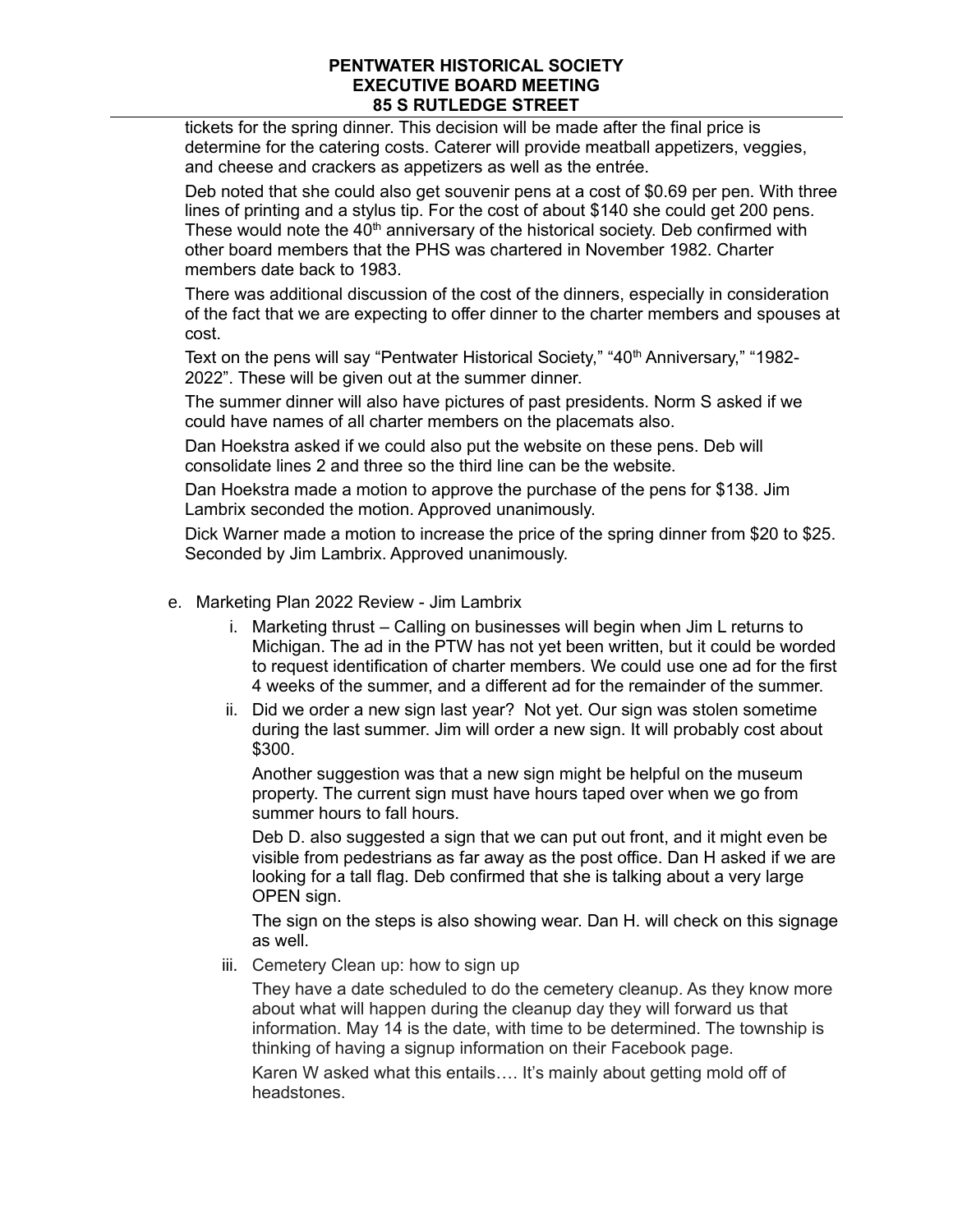- iv. Tours: Hancock walks charge, via suggested donation; add summer tours, House tour they come back to museum; also Robin Martens may become another docent & History Cruise donations flow well – should we charge a fee?
- f. Museum Operation Report Dan Hoekstra
	- i. Dan has gotten a call from a new volunteer who is willing to help dress mannequins and setup articles for exhibits.

Dan is planning to turn off the water that has been running. The temperatures have risen to thepoint where this is not needed.

Jim Pikaart should be coming into the museum soon to scan additional photos.

- ii. Dick W is working to get the green grocery sign from the entrance above Green Isaac's. They are planning to take the sign down, so Dick has contacted them about giving the sign to the museum.
- iii. Pentwater Wire Company is officially closed. Their lease is up March 31. Some artifacts will be given to the museum.
- iv. Norm S asked about using Signup Genius for docent volunteers. Some board members have used it. Would Joan G. be comfortable using it? Probably not.
- g. Museum maintenance Dan
	- i. Masonry repair plan Start in late spring Ruggles has not yet given us a firm date. Terry R and Dan H are aware of the request to take photographs of the project. They are working to get a commitment from Ruggles on when the work will occur.
- h. Technology Mark Shotwell/Amy VanderZwart
	- i. Website upgrade postcards announcing the new website are to be mailed in late March.
- i. PHS Newsletter next due date? Amy VanderZwart

Newsletter graphics was approved. Jim will request the same number of newsletters to be printed as was done last time. There will be about 30 leftover last time. The bulk pricing might dictate that we would have to go down by 50 or some large number. We will keep printing

- j. Role of Facebook and the PHS website –
- k. Review action items from last meeting Beth

All action items completed from the February meeting.

Logo was expected to be purely the architect's drawing. This could be used for thank-you notes for fundraising expenses. There were some questions about why the logo was originally chosen when the museum was moved to the current location, but

The action item regarding a grant for organizing our archival system…. It was advised to not pursue that grant yet. Dick W will have to be on site before developing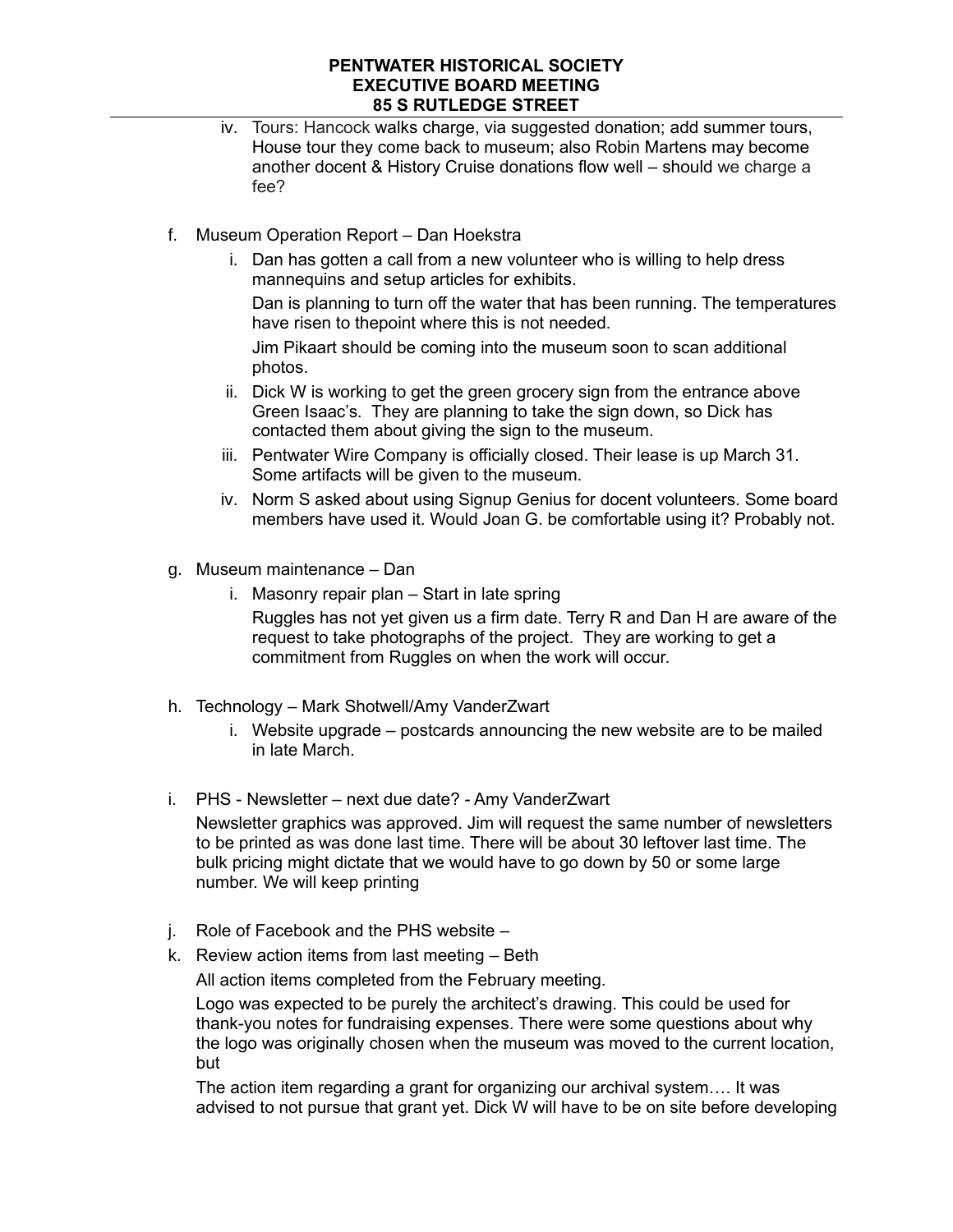a more detailed plan of work.

Printing costs for business cards to be used at conclusion of a tour would be \$35-50, depending on the number of cards printed. These cards would include a bar-code so visitors could go to the PHS website.

## **7. INITIATIVES**

i. Case for Support text – The text has been given to the graphics designer. Additional text, such as campaign members and giving chart has been given as well. These items can still be reworked. He will also be giving us the printable files for a PHS sticker (to go on a folder), a letter from the board that is an appeal for funds, and a pledge form.

The materials to be printed should be available by mid to late April, and printing will be very quick after that.

ii. Near-term vision/strategic plan, i.e. where do we want to be in 3 – 5 years?

This was discussed at the February meeting, and three objectives were decided on. These will be resent via email.

**Action Item – Beth Russell** – resend strategic objectives that were discussed and decided on at the February meeting.

iii. Software to manage the fundraising was discussed. Dick Warner has some information coming regarding Donor Perfect software, as used by the Ludington Maritime Museum.

Dick W made a motion to spend up to \$300 in 2022 to purchase a software license for a donor management software. Dan Hoekstra made the motion, and Norm Shotwell seconded it. Unanimously approved.

- iv. Formal kick off date & agenda There was some discussion about when the public kickoff will be. It was noted that the quiet phase of the campaign needs to be completed before we can verify what our public goal will be, so the kickoff will not be until at least mid-June. July is more likely.
- v. Dues Restructuring:

Some options were presented in a prior email conversation.

During discussion, it came out that it does not appear that we have enough things going on in order to attract people to different levels of membership.

Dick W pointed out that the Ludington museum has eleven levels of membership.

It was pointed out that these are ideas for the future, and in the beginning we might only be able to give recognition based on giving levels. Higher giving levels might also be given the opportunity to help advise and set the direction of the museum.

Dick W would like to know how often our lifetime members and patrons are donating funds. This research will be done by Norm with Bart's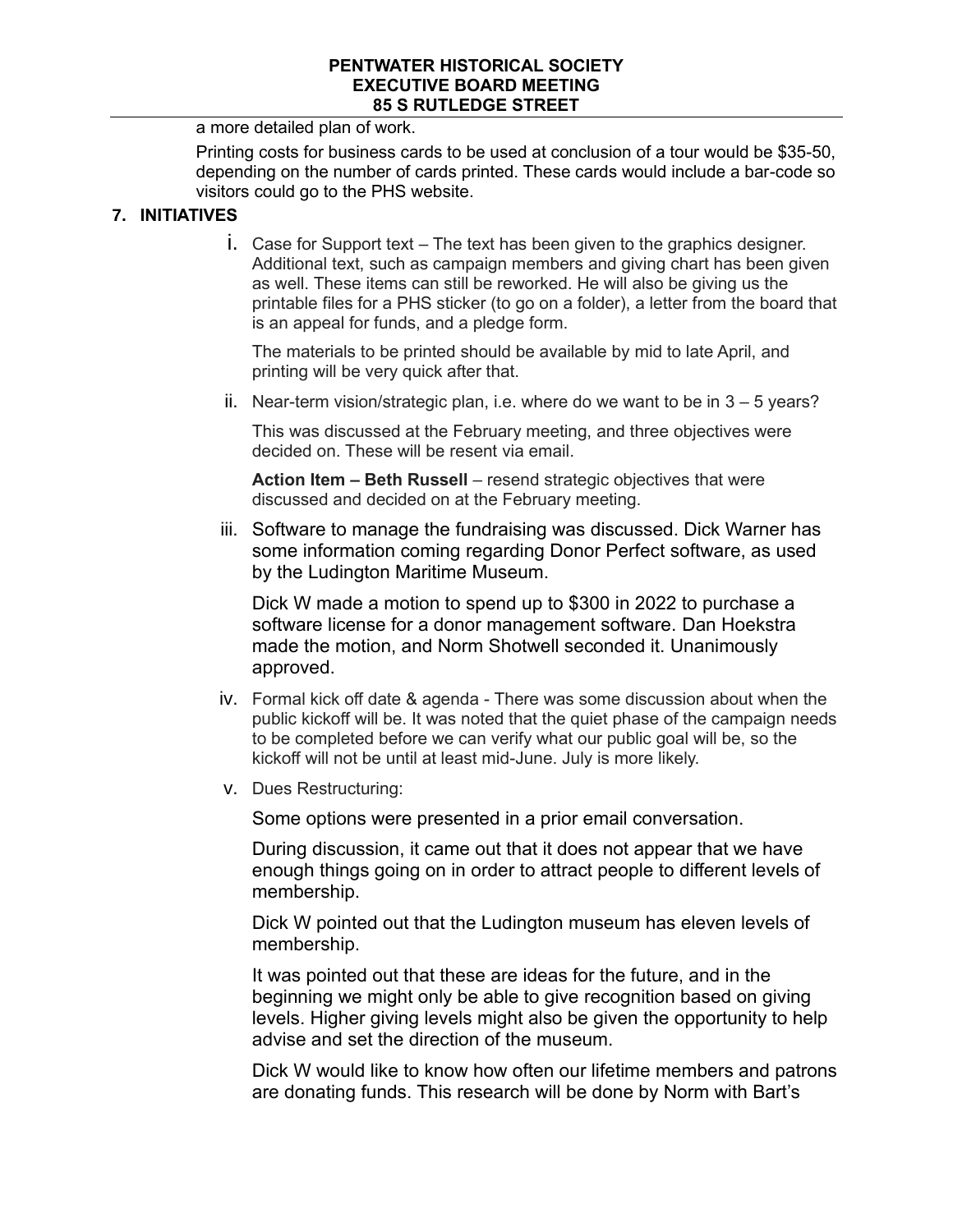assistance.

We have six patron members. They donated \$500 to get patron status. Since then, they have not given any donations.

Lifetime members, 156 of them, only 40 have given donations. Signed up for \$125 in 2017 or so. Some as far back as the mid-90's. More recently signed up for \$250.

In the past two years we put out a call for lifetime members to give annually. Only 40 of the 164 have given any additional donations since signing up for their life membership. There was a letter sent eliminating the lifetime membership and go to one fee of \$50 annually. We were hopeful that lifetime members would contribute annually.

**Action Item: Norm Shotwell and Bart Zachrich** – verify the frequency of donations and amounts by lifetime members.

It was suggested that there be a subcommittee to make recommendations for donor levels. Bart Z, Karen W, Dick W, and Dan H agreed to serve on this subcommittee. It was requested that this sub-committee give monthly updates at the board meeting, and it was also noted that if the policy is not decided until December it will be too late to assist in the fundraising campaign.

Will there be naming rights for major donors? It is expected that we will do naming rights.

One popular way to do it is to put names on steps. Bricks is another option for acknowledging contributions.

**Action Item: Bart, Karen, Dick and Dan**: meet/discuss as a subcommittee to make recommendations on new membership levels. There will be monthly reports of their progress.

## **8. Public Comments**

Is the dig of a 19<sup>th</sup> century cabin on Mike Flynn's property still planned to be done? Deb Deward will talk to her archeologist friend to get possible contacts

**Action Item: Deb Deward** – reach out to archeologist friend to get possible contacts.

Will we be getting additional board members? Mark Shotwell and Terry Roach are no longer on the board, but continue to handle IT and Maintenance issues. With the recent addition of Karen Way

Bill Gigowski is a potential board member, talked to by Dan Hoekstra. He is recently retired, has been an attorney and an engineer. An invitation will not be extended until after the April board meeting, in case other potential candidates might be identified.

The comment was also made that if we want a younger person to become a board member, and if we get someone that is still working, we might need to change the time of our meetings.